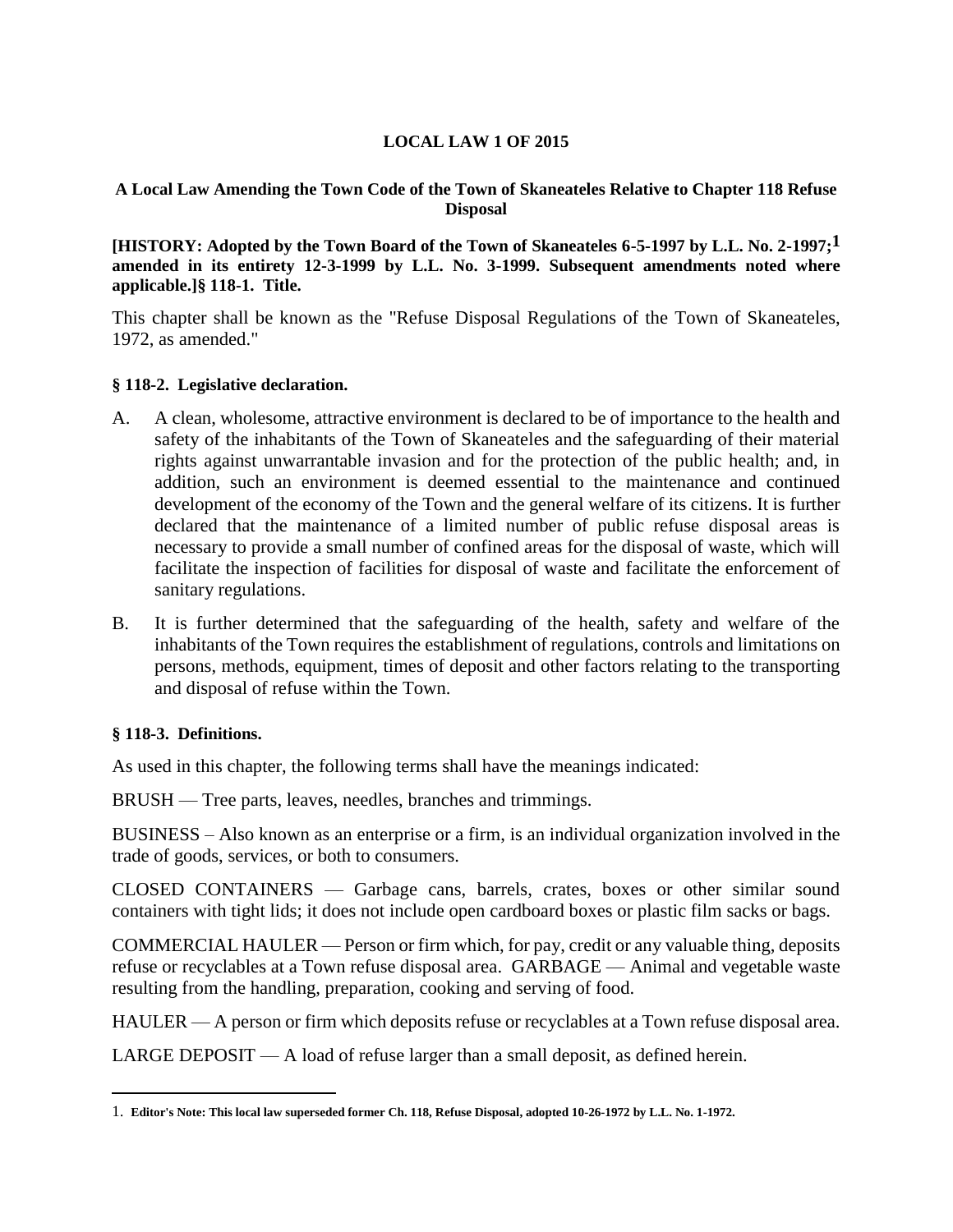PERSON — An individual, corporation, partnership, group or association.

RECYCLABLES — Those materials able to be practically separated from nonrecyclable waste for which refuse markets can be accessed for the same or less than the costs of disposal. The specific materials constituting recyclables shall be determined by the Refuse Officer. [Amended by L.L. No. 3-2004]

REFUSE — All waste materials, including but not limited to garbage, rubbish, brush, incinerator residue, dead animals and offal.

REFUSE OFFICER — The person or persons designated, from time to time, by the Town Board by resolution or, if none is so designated, the Town Highway Superintendent.

RESIDENT — A person whose principal abode or whose temporary abode is within the Town. RUBBISH — Solid or liquid waste material, including but not limited to paper and paper products, brush, leaves, garden debris, sawdust, wood chips, furniture, cans. ."Rubbish" shall not include garbage, incinerator residue, street sweepings, dead animals or offal.

SMALL DEPOSIT — A load of refuse transported by a passenger vehicle, a one-half-ton or three-fourths-ton pickup truck or trailer or other conveyance of like size or capacity or a load not exceeding such size.

SOURCE SEPARATION — The separation of recyclables from solid waste at the point of operation. [Added by L.L. No. 3-2004]

TOWN — The Town of Skaneateles.

TOWN REFUSE DISPOSAL AREA — A transfer station or other facility or area operated by the Town for the disposal of refuse and/or collection of recyclables.

TREE OR LAWN SERVICE COMPANY – A business or service that disposes of lawn or tree waste from properties within the Town of Skaneateles at the Town Refuse Disposal Area.

# **§ 118-4. Restrictions.**

- A. No person shall place, dump, spill or otherwise deposit refuse or recyclables in or upon any creek, lake or public waters within the Town or any public highway, public right-of-way or property owned, leased, occupied or operated by the Town, or any division or department thereof, except upon a Town refuse disposal area in a manner fully conforming to the requirements of this chapter.
- B. If refuse or recyclables deposited in or upon any creek, lake or public waters within the Town or any public highway, public right-of-way or property owned, leased, occupied or operated by the Town or any division or department thereof is found to contain, as addressee or consignee, the name of a person, there shall be a rebuttable presumption that such refuse was deposited by that person in violation of this chapter.
- C. All persons in the Town shall source separate recyclables from nonrecyclable solid waste. [Added by L.L. No. 3-2004]

D. Only Residential Permit Holders can deposit automobile/pickup truck tires which will be limited to 12 per year.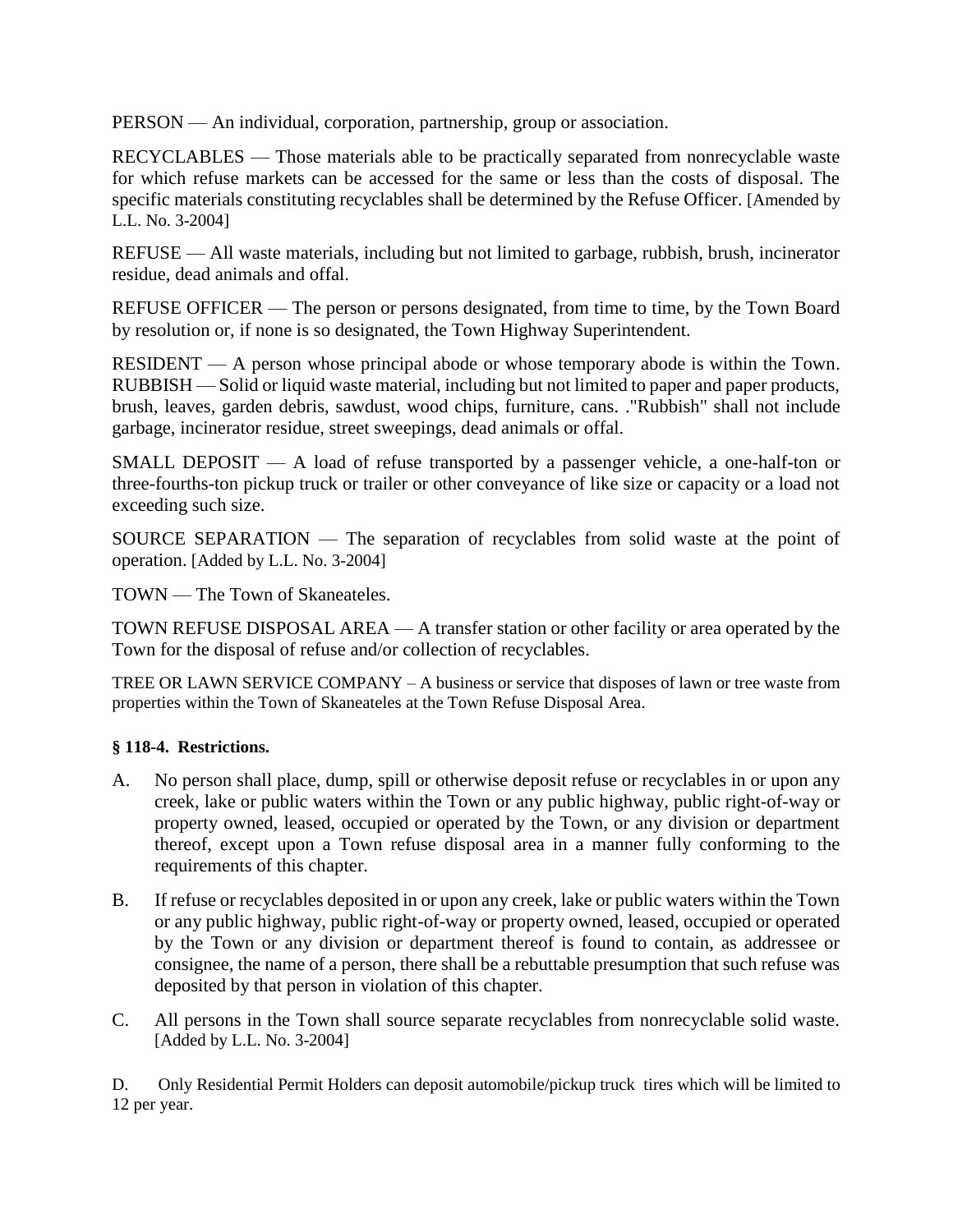E. Only Residential Permit Holders can make Small Deposits of construction and demolition refuse.

### **§ 118-5. Transporting refuse or recyclables.**

- A. No person shall transport refuse or recyclables upon any public highway in the Town except by means which shall positively prevent spillage, by dropping, dripping, blowing or otherwise, of any of the refuse or recyclables or containers thereof from the vehicle.
- B. If a truck, trailer or similar vehicle is used for transporting, all refuse or recyclables shall be enclosed entirely within a solid body or entirely surrounded by a substantial tarpaulin or similar flexible cover, positively secured, or entirely within a combination of such solid body or positively secured flexible cover.
- C. If a passenger vehicle is used for transporting, all refuse or recyclables shall be entirely within the closed body thereof.
- D. Notwithstanding Subsections B and C of this section, refuse and recyclables entirely within closed containers may be transported without further coverage, provided that they are of such type as to prevent spillage and provided, further, that they are securely restrained in the vehicle. In a partially open truck, such closed containers may not be loaded at any point higher than the lowest level of the solid body, unless secured to prevent spillage.
- E. Brush, metal parts and similar refuse may be transported uncovered only if securely tied or positively restrained so as to prevent spillage.

### **§ 118-6. Town refuse disposal area.**

- A. Designation. The Town Board may, from time to time, designate one or more Town refuse disposal areas.
- B. Hours. The Town Board shall establish, by resolution, from time to time, the periods during which Town refuse disposal areas shall be open for the deposit of refuse. Except in emergencies, notice of such periods shall be published in the official newspaper of the Town not less than one week prior to the effective date. Periods may vary as between commercial haulers, large-volume haulers and other haulers and the Town Board may also vary the periods of time of acceptance of certain types of refuse identified in Subsection D of this section. [Amended 12-18-2008 by L.L. No. 7-2008]
- C. Deposit of refuse. Refuse and recyclables shall be placed or deposited only in the manner and in the locations specified by the Refuse Officer. The Refuse Officer may require that different types of refuse and recyclables within a single load be separated and deposited in two or more different locations within the Town refuse disposal area. The Refuse Officer may require commercial haulers to deposit refuse and recyclables at different days, times and locations.. The Refuse Officer shall also require commercial haulers to deposit all recyclables collected from Town residents at a Town refuse disposal area.
- D. Prohibited refuse. The following refuse shall not be deposited at a Town refuse disposal area:
	- (1) Refuse which has not originated or become waste while within the Town, unless the Town Board shall, by resolution, authorize such refuse to be deposited pursuant to a permit. If refuse deposited in a Town refuse disposal area is found to contain, as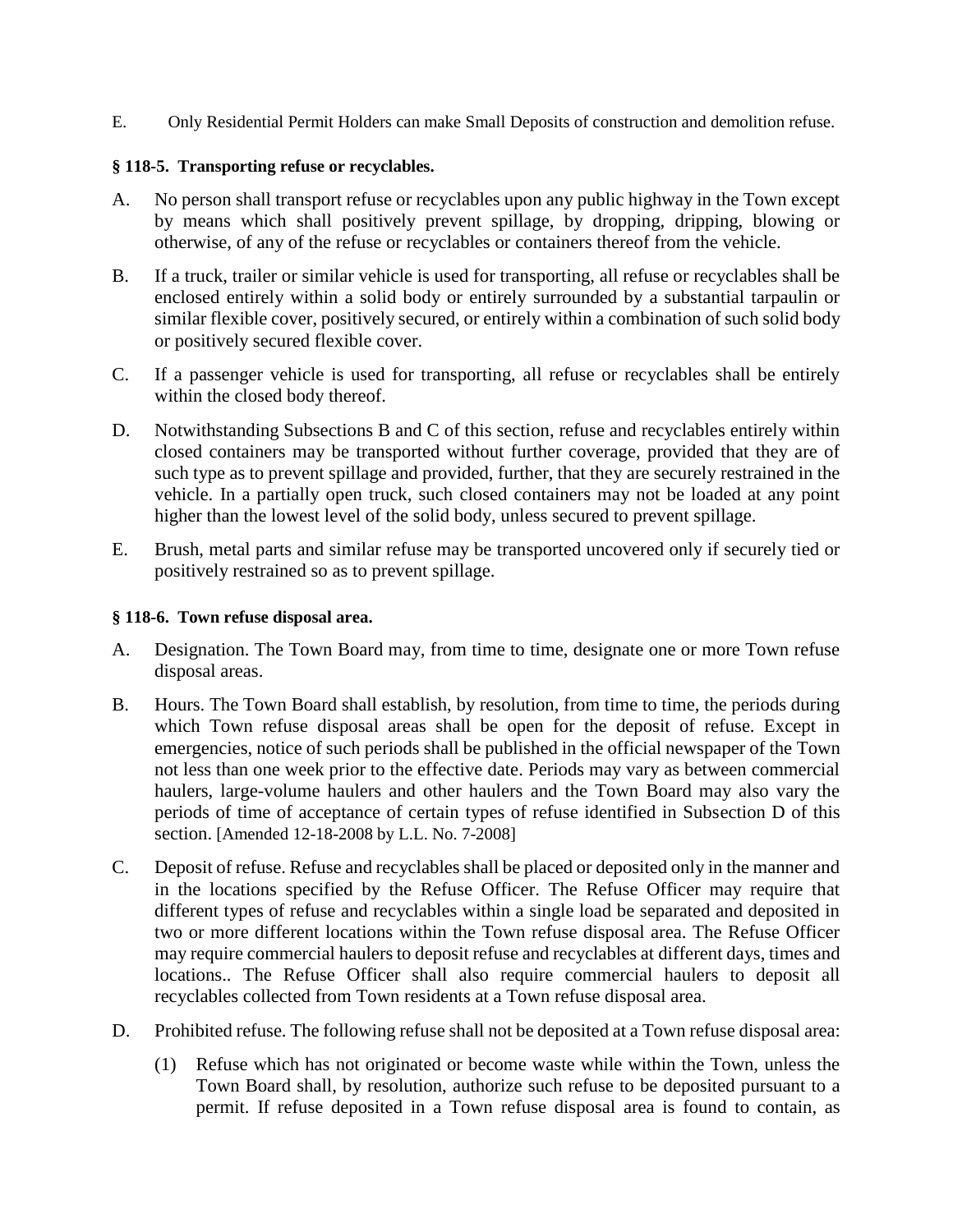addressee or consignee, the name of a person not a resident of the Town or an address not in the Town, there shall be a rebuttable presumption that such refuse was deposited in violation of this chapter.

- (2) Refuse for which proper disposal requires handling or treatment other than burial within a sanitary landfill. The costs of special handling or treatment (such as mixing with other refuse, separation, distribution or large loads or testing) shall be borne by the hauler which deposits the refuse.
- (3) Refuse or recyclables not transported to the Town refuse disposal area in complete compliance with the requirements of § 118-5, Transporting refuse or recyclables.
- (4) Liquids in quantities exceeding five gallons per load.
- (5) Tires, all sizes and quantities. (See Section 118-4 (D) for exception)
- (6) Appliances containing refrigerant, unless the proper disposal fee has been paid.
- (7) Foul wastes, including but not limited to dead animals, carrion or animal parts, manure or feces, putrid or decaying meat or vegetables (except such as ordinarily originate in the home) or other materials offensive by reason of smell.
- (8) Individual items or units of refuse larger than two cubic yards in volume or heavier than 200 pounds.
- (9) Vehicle bodies, machinery or parts thereof larger than two cubic yards or heavier than 200 pounds.
- (10) Construction and demolition refuse in Large Deposits. . (see 118-4 E for exception) (11) Sludge or other material from septic tanks or sewage treatment systems.
- E. Speed limit. No vehicle shall travel at a greater speed than 15 miles per hour within the limits of any property on which the Town has designated or has established a Town refuse disposal area.

# **§ 118-7. Refuse Officer.**

- A. Duties. The Refuse Officer shall direct the operation of all Town refuse disposal areas.
- B. Delegation. The Refuse Officer may, from time to time, delegate such power and authority to any person or persons.
- C. Determination of refuse prohibited. The Refuse Officer shall determine whether refuse sought to be deposited at the Town disposal site is prohibited by this chapter.
- D. The Refuse Officer may determine to suspend or revoke any permit to deposit refuse or recyclables at a Town refuse disposal area. Upon notification of a suspension or revocation, any reentry upon a Town refuse disposal area by the suspended or revoked person or firm shall constitute a trespass and shall be subject to the provisions of the New York Penal Law.
- E. Appeal of determinations. Any determination of the Refuse Officer may be appealed by any aggrieved person to the Town Board within one week after such determination is made.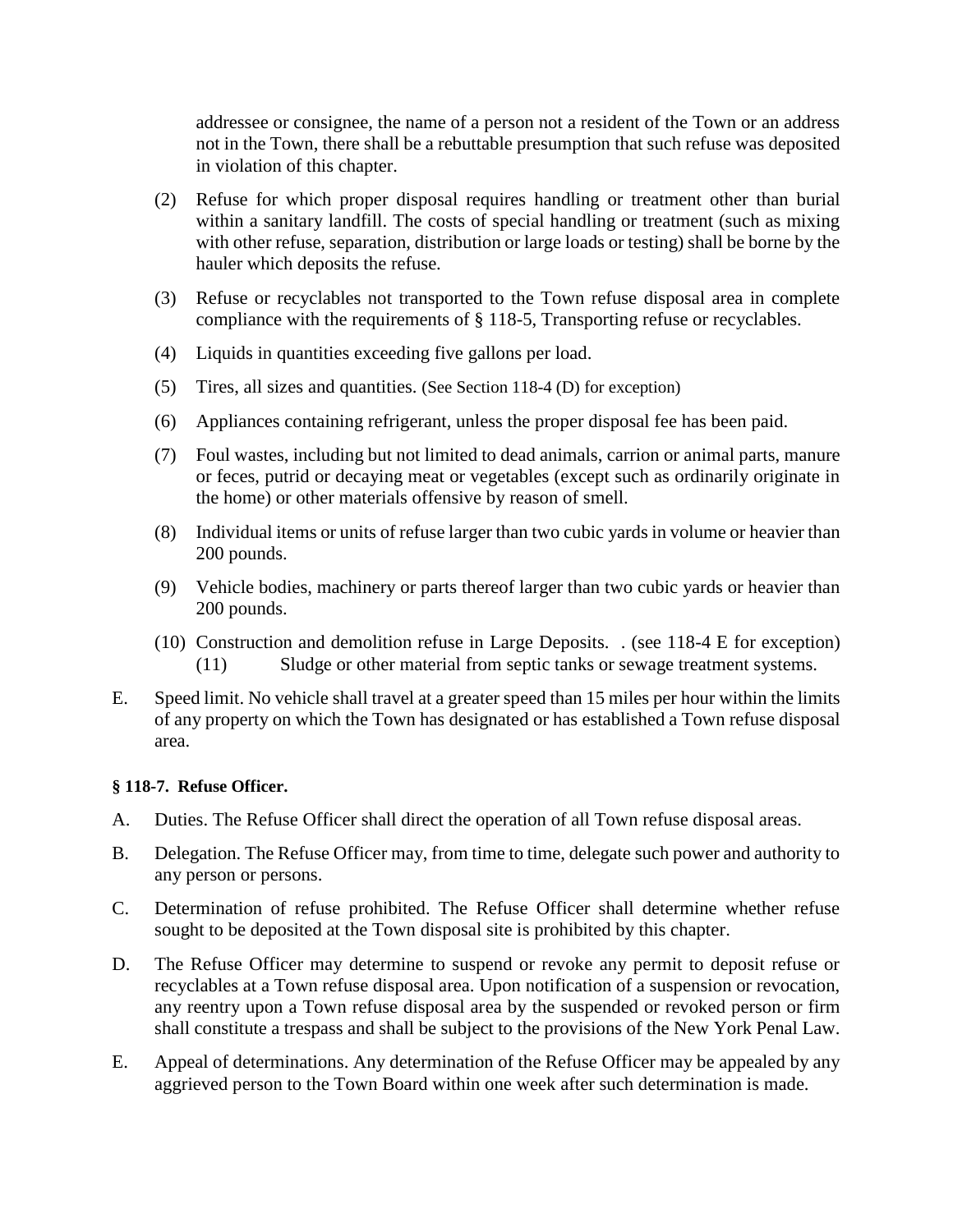F. Refuse Officer or delegate may make the determination to deny access based on these rules and regulations.

# **§ 118-8. Scavengers.**

No scavenging, salvaging or removal of any refuse or recyclables deposited at the Town refuse disposal area shall be permitted, except by persons specifically designated by the Refuse Officer. Materials scavenged, collected or salvaged shall be taken from the Town refuse disposal area within 24 hours of deposit.

# **§ 118-9. Permits and fees.**

- A. Permit required. No person or firm shall deposit refuse or recyclables at any Town refuse disposal area without a valid permit.
- B. Permit categories and fees. The Town Board may, from time to time, by resolution, establish, for permit purposes, categories of deposits and haulers and fees therefor. Permit fees for commercial haulers may be established on the basis of the number of customers, type of equipment, number, weight or volume of loads deposited or any combination thereof. [Amended 12-18-2008 by L.L. No. 7-2008]
- C. Security deposits. The Town Board may, by resolution, provide for cash deposits, bonds, insurance or other provisions by commercial haulers to protect the Town's interest, secure fee payments and compliance with this chapter.
- D. Transferability. Permits shall not be transferable, except upon specific approval of the Town Board. Vehicle stickers shall not be transferable.
- E. Proof of residency. Proof of residency shall be established by a driver's license, auto registration or other suitable documents. Commercial haulers shall, at least annually, make available to the Refuse Officer, at a place designated by the Refuse Officer within the Town, a complete list of all customers of the hauler.
- F. Additional fee for disposal of certain types of refuse. The Town Board may, from time to time, by resolution, in its discretion, establish fees for the disposal of any category or type of refuse, regardless of the type of user. This fee would be additional to any permit fee and/or any other fee, deposit, bond, or insurance required by the provisions of this chapter. [Added 12-18-2008 by L.L. No. 7-2008]

#### **§ 118-10. When deposit prohibited.**

The entering of, trespassing on or dumping or depositing of refuse upon any Town refuse disposal area is prohibited at any time during which the area is not open for such depositing of refuse.

# **§ 118-11. Penalties for offenses.** [Amended 12-18-2008 by L.L. No. 7-2008]

A. Any person, firm or corporation which violates any provision of this chapter or the regulations established hereunder shall be guilty of an offense against this chapter and be subject to a fine of not less than \$50 nor more than \$250 or to imprisonment for a period of not more than 15 days, or both such fine and imprisonment. In addition, any person, firm or